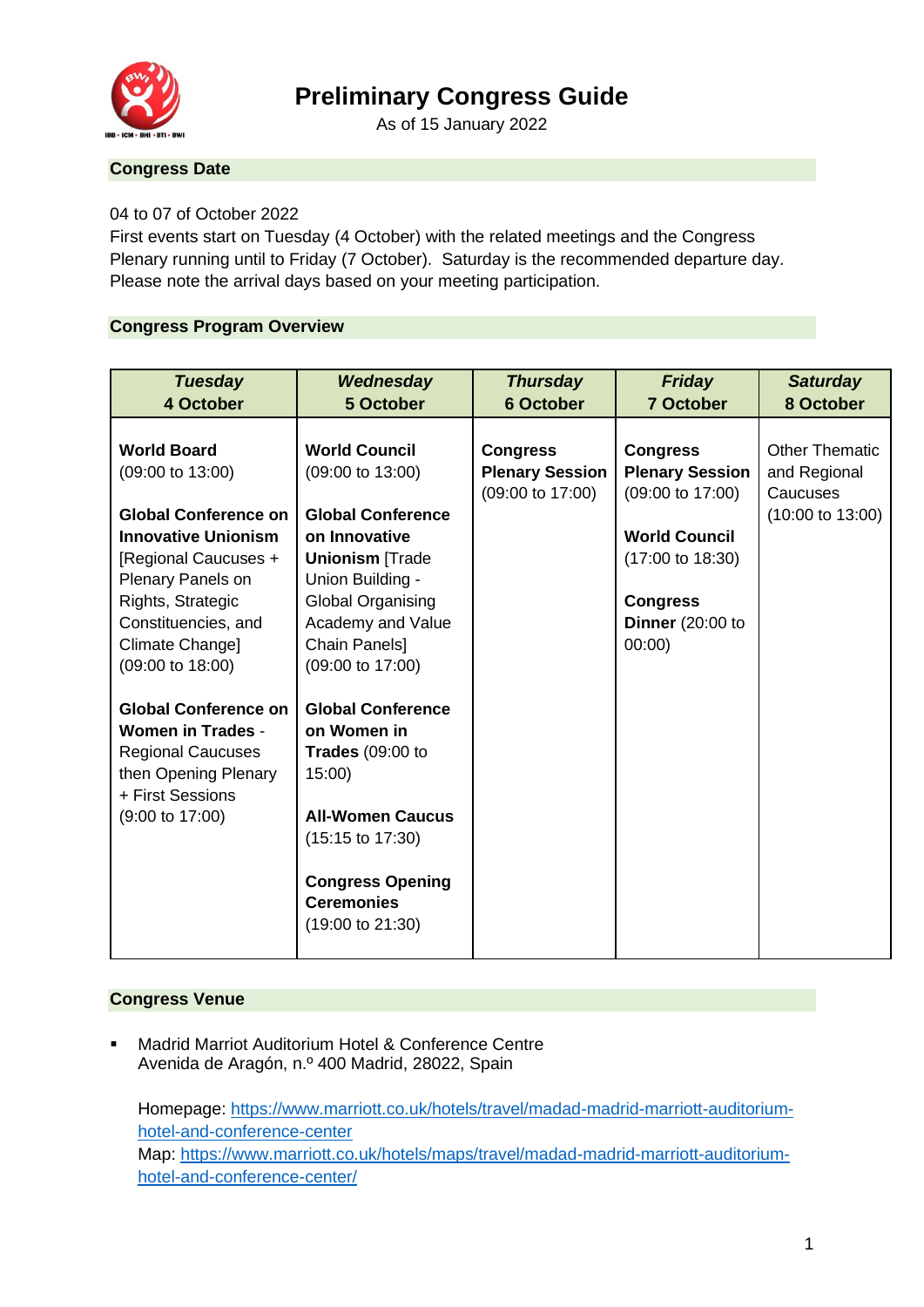# **Registration**

- You have received a "Save the Date" announcement last 5 October 2021 and we encourage you to start planning your participation and your possible delegations for the Congress.
- You may register individually ONLINE from 15<sup>th</sup> February 2022. The link will be sent to all affiliates but please note that the link is for participation registration and not yet for hotel booking. Self-payers will receive individualized Marriot hotel link to book their choice of room and duration of stay.
- Please note that not all events are open to everyone due to the nature of each meeting.

## **Participation**

- Per BWI Statutes, only affiliates who have paid their affiliation fees are entitled to participate and exercise their rights at congress.
- Each affiliate determines the number of participants it wishes to send to attend the Congress but must be able to pay for their expenses.
- Affiliates should ensure that the composition of their delegation reflects the percentage of women and youths in their organization. Please take note also that there are global forums for women and youth and that our basic policy of 30% women participation in BWI activities should be realized.
- BWI will launch a campaign for Travel Grants to be made available to enable more affiliates from developing countries to participate. Allocation shall be arranged with BWI Regional Offices.

#### **Travel**

- Delegates are responsible for covering costs of their travel and stay. Note that it is the traveller's responsibility to meet travel, accident, health, and Covid-19 insurance requirements.
- Delegates are responsible for being up to date with their two doses of vaccine (and required boosters by the time of the Congress) and in complying with Spain's entry requirements due to COVID-19 by October 2022.
- Delegates are responsible for filling out their Declaration Forms required by the country of origin as well as the country of the Congress (Spain).
- For additional updated information, you can monitor these websites:

## Spanish Government:

<http://www.exteriores.gob.es/Embajadas/LAHAYA/en/COVID19/Pages/COVID-19.aspx>

International Travel Association: <https://www.iatatravelcentre.com/international-travel-document-news/1580226297.htm>

#### **Hotel Rooms**

We have pre-booked hotel rooms for the estimated number of delegates and quests in the Congress Venue – the Madrid Marriot Auditorium Hotel & Conference Centre. It is near the Madrid international airport Barajas (10-minute drive) and around 30-minute drive to the city centre.